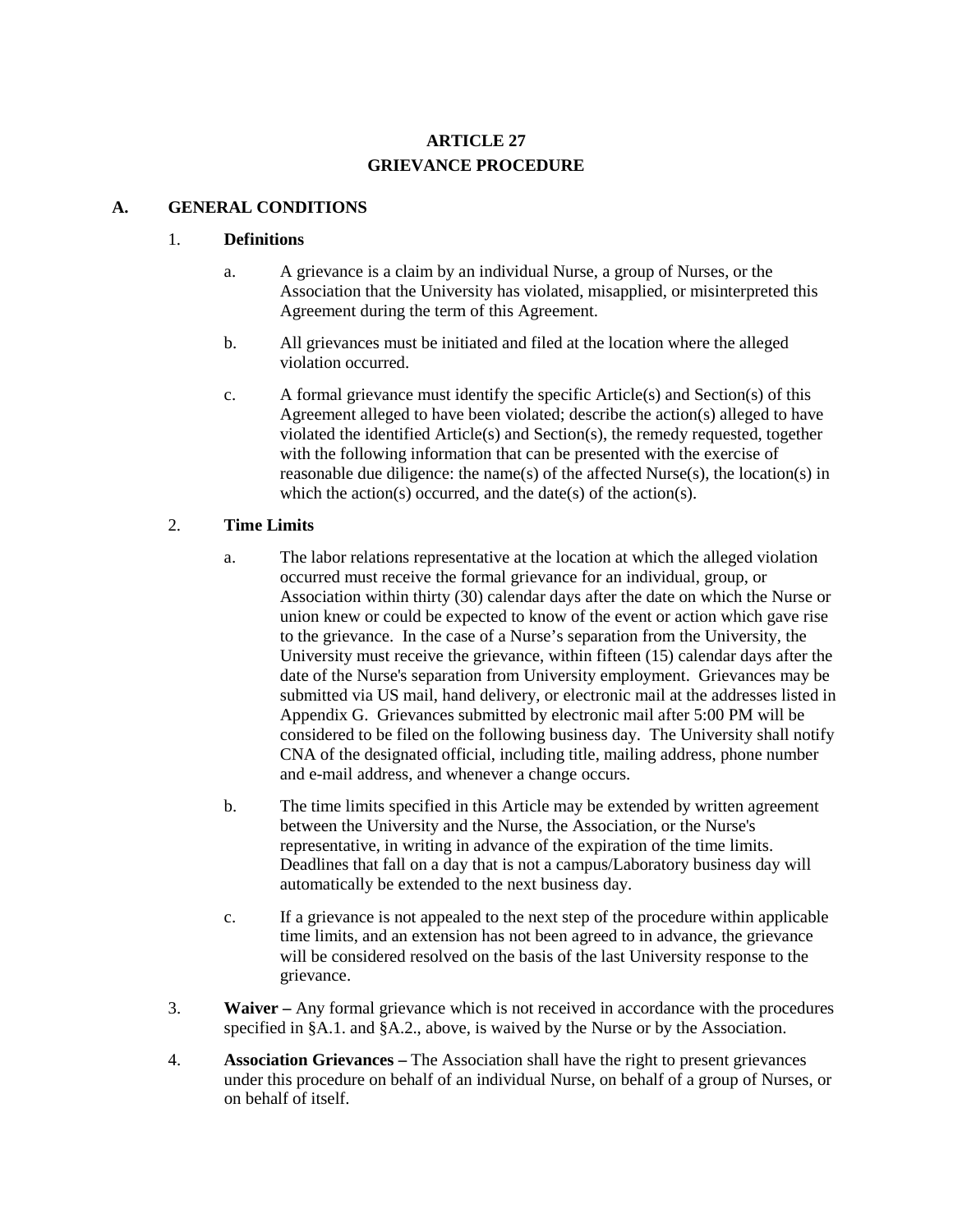- 5. **Group Grievances** The grievances of two (2) or more Nurses and multiple grievances by, or related to, the same Nurse which relate to the same incident, issue, or course of conduct may be consolidated for the purposes of the grievance procedure. Consolidated grievances may be severed. Consolidation or severance of grievances shall occur by mutual agreement of the Nurse and the University, in those cases where the Nurse is selfrepresented, or by agreement between the Nurse's representative and the University where the Nurse has chosen a representative.
- 6. **Offers of Settlement –** Settlement offers made at any step of the grievance procedure shall not be introduced as evidence in subsequent steps.
- 7. **No Reprisal –** No Nurse shall be subject to reprisal for using or participating in the grievance procedure of this Agreement.
- 8. The University shall not have the right to use the grievance procedure.

# **B. NURSE REPRESENTATION RIGHTS**

A Nurse shall have the right to be represented at all steps of the grievance procedure by a Nurse Representative and/or an Association representative or one (1) person of the Nurse's choice other than a University employee who has been designated as supervisory, managerial, or confidential. In the event more than one (1) representative attends a meeting in the grievance process, only one person may be the primary spokesperson, and only one Nurse representative shall be compensated unless it is a multi-department grievance.

### **C. SEXUAL HARASSMENT COMPLAINT RESOLUTION PROCEDURE**

The Association agrees that a Nurse may elect to substitute the University Sexual Harassment Complaint Resolution Procedure for the Informal Review described in this Article. With this sole exception, the procedures described in this Article and in Article 28 Arbitration, of this Agreement shall be the sole and exclusive means of resolving grievances submitted by Nurses in the bargaining unit.

### **D. INFORMAL REVIEW**

- 1. The Nurse(s) and/or the Nurse's representative shall discuss the grievance with the immediate supervisor. When such discussion with the immediate supervisor is not practicable, the Nurse(s) or the Nurse's representative shall discuss the grievance with the designated University official at the location where the alleged violation occurred. In the case of grievances which the Association wishes to present on its own behalf, the Association shall discuss the grievance with the designated University official.
- 2. Resolution of the grievance at Informal Review, although final, shall not be precedent setting. Attempts at resolution of the grievance at Informal Review do not extend the time limits for filing a formal grievance as described in §E., below, unless an exception is granted in advance and in writing by the designated University official.
- 3. If the grievance is not resolved at Informal Review, the formal grievance may be reduced to writing and advanced to Step 1.

### **E. STEP 1- FORMAL GRIEVANCE – DEPARTMENT REVIEW**

1. **Formal Grievance –** A formal grievance shall be filed in writing on a mutually agreed to form and must be in accordance with the procedures specified in §A.1. and §A.2., above.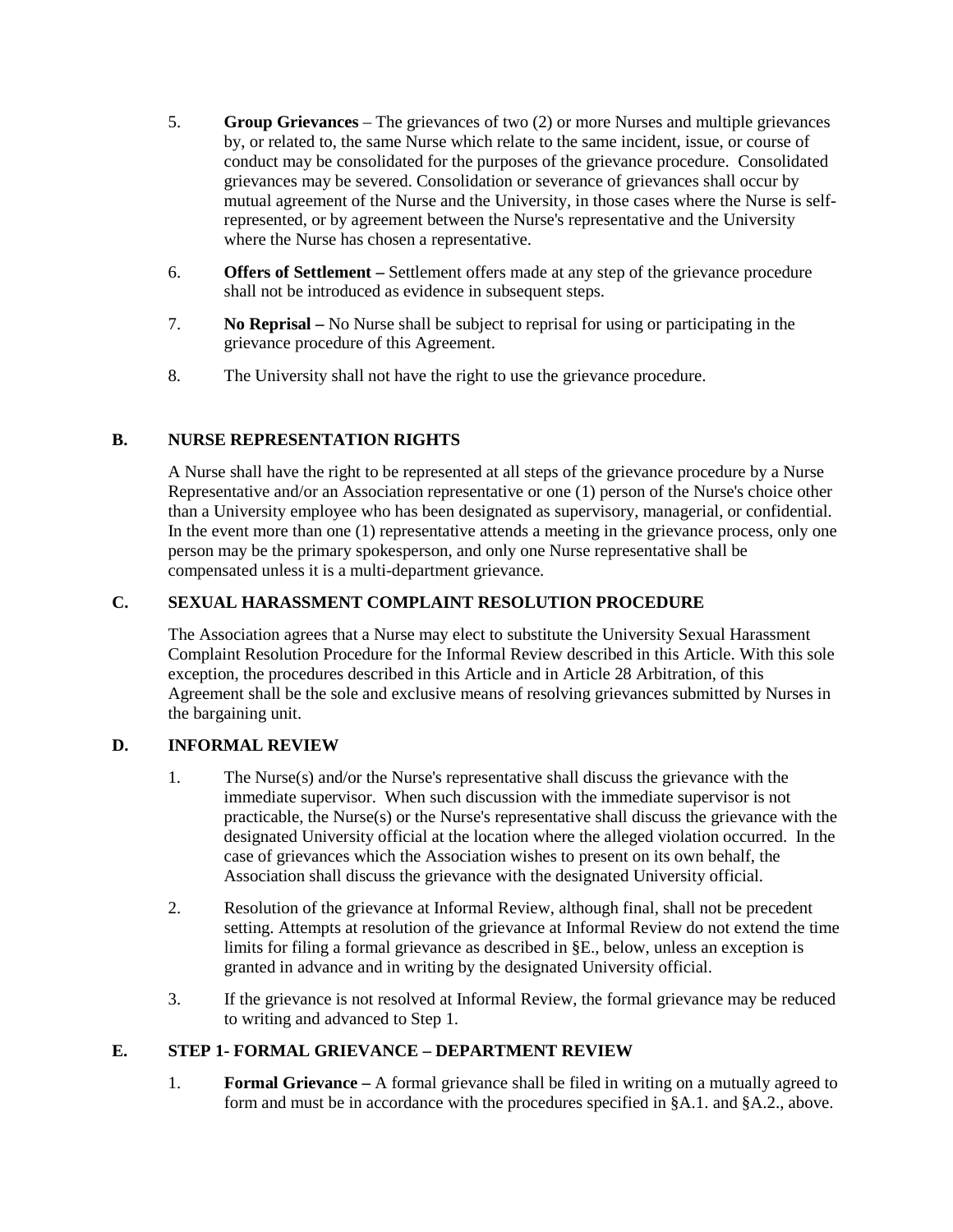The University and CNA may mutually agree, on a location by location basis, that grievance filings and responses may be conducted electronically in accordance with local procedures. Either party may withdraw mutual consent upon thirty (30) days written notice.

- 2. **Department Review –** The designated University official will forward the formal grievance to the appropriate office for review.
	- a. The University shall not agree to resolution of a formal grievance until the Association representative has received a copy of the proposed resolution and has been given the opportunity to file a response.
	- b. Unless the parties agree otherwise, the University shall convene a meeting with the grievant(s) and the grievant' s representative, if any, to attempt to resolve the grievance. The meeting shall be convened no later than fifteen (15) calendar days following receipt of the formal grievance.
	- c. During the Step 1 meeting, the parties shall discuss information and contentions relative to the grievance and attempt to arrive at a mutually agreeable solution. In addition, the University shall, either orally or in writing, inform the Association of the known facts, issues, and allegations.
	- d. The University will issue its written response to the Nurse and the Nurse's representative, if any, within fifteen (15) calendar days after the formal grievance is filed or after the Step 1 meeting if such meeting is held. In cases where the Association is not directly involved, the University will issue its response within fifteen (15) calendar days of the Association's response or deadline for the opportunity to respond. If the University does not render its response within these time limits, or if the grievance is not resolved at Step 1, the grievance may proceed to Step 2.
	- e. Resolution of the grievance at Step 1, although final, shall not be precedent setting.

### **F. STEP 2 – LOCAL GRIEVANCE REVIEW**

- 1. If the grievance is not resolved at Step 1, the Nurse or the Association may proceed to Step 2 by filing an appeal, as follows:
	- a. The Nurse or the Nurse's representative shall submit the written appeal on the mutually agreed-upon form.
	- b. The written appeal must be postmarked, submitted via email, or hand delivered to the local labor relations office listed in Appendix G within fifteen (15) calendar days of the date on which the written response to Step 1 was given or due.
- 2. The University shall schedule a Step 2 meeting within ten (10) calendar days following receipt of the appeal to Step 2, to attempt to resolve the grievance. During the Step 2 meeting, the Nurse and the Nurse's representative, if any, shall present the known facts, issues and allegations relevant to the grievance.
- 3. Within fifteen (15) calendar days following the Step 2 meeting, or within fifteen (15) calendar days following receipt of the appeal to Step 2, if no Step 2 meeting is held, the University shall issue a written response. In cases where the Association is not directly involved, the University shall render the written response within fifteen (15) calendar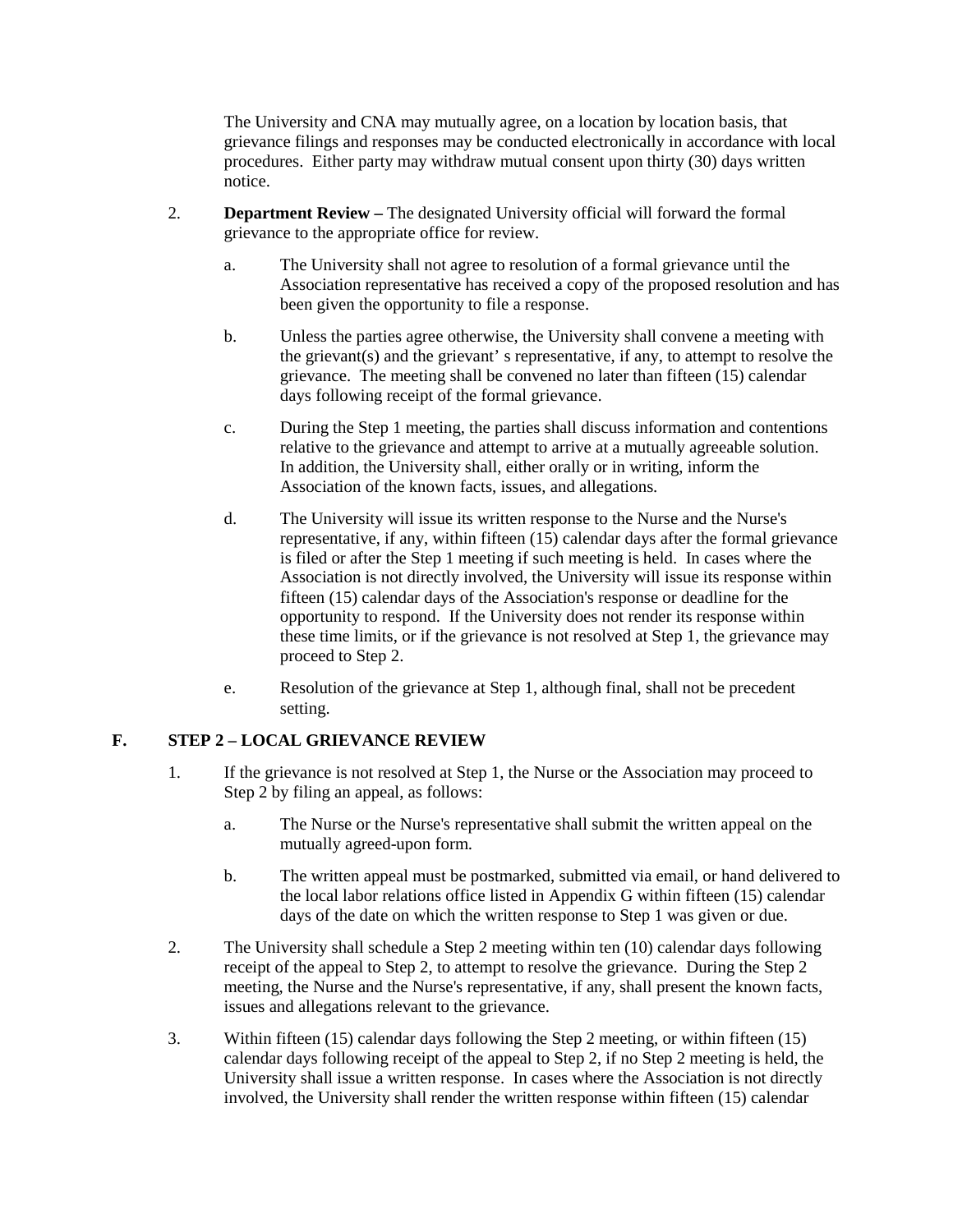days of the Association's response or the deadline for the opportunity to respond. Proof of service shall accompany the written decision.

- 4. Grievances alleging a dismissal or suspension in violation of Article 26, Corrective Action, Discipline and Discharge, only, that are not satisfactorily resolved at Step 2, may be appealed directly to arbitration in accordance with Article 28, Arbitration.
- 5. If the University does not render its response within these time limits, or if the grievance is not resolved at Step 2, the grievance may proceed to Step 3.

#### **G. STEP 3 – UC OFFICE OF THE PRESIDENT REVIEW**

- 1. CNA or a Nurse may appeal a grievance to Step 3. To consider a grievance at Step 3, written notice of appeal of the Step 2 Local answer shall be served upon the Executive Director of Labor Relations of the University by the CNA Director-UC Division or their designee. The UCOP Executive Director must receive such notice within fifteen (15) calendar days of the date the Step 2 answer was given or due. Such notice shall identify the grievance being appealed and shall be signed and dated by CNA.
- 2. An appeal to Step 3 shall be accomplished by one of the following methods:
	- a. Delivery by U.S. Mail; or
	- b. Personal presentation with mutual acknowledgment from the person delivering the document(s) and the person accepting delivery of document(s) by signing and dating the document(s) and each of them retaining one of the signed and dated documents; or
	- c. Email to AppealAGrievance@ucop.edu.
		- 1) Appeals submitted by electronic mail after 5:00 PM will be considered to be filed on the following business day.
		- 2) The University shall acknowledge the Union's Appeal to Step 3 through a computer-generated, automatic email response.
- 3. A Nurse or group of Nurses using a representative other than CNA may appeal a Step 2 University answer to the UCOP Executive Director of Labor Relations. Such written appeal shall identify the grievance being appealed and shall be signed and dated by the Nurse(s) and their representative.
- 4. The subject of the grievance as stated in Step 2 shall constitute the sole and entire subject matter of the appeal to Step 3.
- 5. The UCOP Executive Director or their designee shall issue the University's Step 3 decision within thirty (30) calendar days of the receipt of the appeal. Proof of Service shall accompany the written decision. The Step 3 decision shall be served upon the Nurse's designated representative and a copy shall also be provided to the CNA Director – UC Division or their designee. Time limits for appealing a UC written answer are found in Article 28, Arbitration Procedure.
- 6. The UCOP Executive Director or their designee shall have the authority to settle grievances appealed to Step 3.